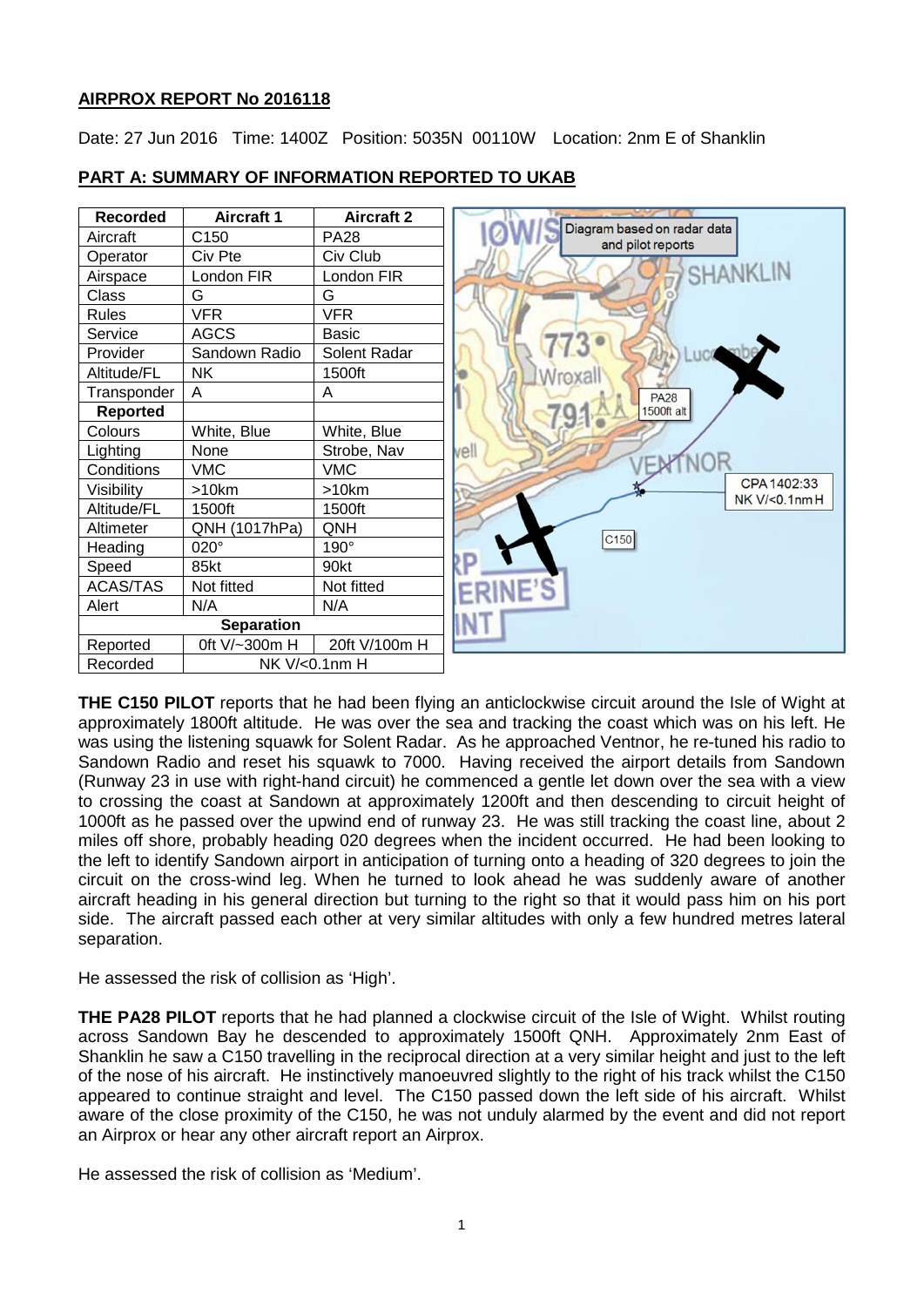## **Factual Background**

The weather at Southampton was recorded as follows:

METAR EGHI 271250Z 28010KT 230V320 9999 SCT038 19/11 Q1018

## **Analysis and Investigation**

#### **UKAB Secretariat**

The C150 and PA28 pilots shared an equal responsibility for collision avoidance and not to operate in such proximity to other aircraft as to create a collision hazard<sup>[1](#page-1-0)</sup>. If the incident geometry is considered as head-on or nearly so then both pilots were required to turn to the right<sup>[2](#page-1-1)</sup>.

## **Summary**

An Airprox was reported when a C150 and a PA28 flew into proximity at 1400 on Monday  $27<sup>th</sup>$  June 2016. Both pilots were operating under VFR in VMC, the C150 pilot in receipt of an Air/Ground Service from Sandown and the PA28 pilot in receipt of a Basic Service from Solent.

## **PART B: SUMMARY OF THE BOARD'S DISCUSSIONS**

Information available consisted of reports from the pilots of both aircraft and, radar photographs/video recordings.

The Board members began their discussion by debating whether or not there was a case for a flow system around the Isle of Wight given the likely traffic levels of 'sightseeing' aircraft. Generally acknowledged as unworkable, the discussion then turned to the 'Right Hand Traffic Rule' which had previously required pilots to fly to the right of line features, and which was pertinent in this case as both pilots flew along the coastline. Acknowledging that this rule had since been removed by the changes brought about by SERA standardisation, GA members highlighted that it was still seen as good practice, and was still included in the CAA 'Safety Sense Leaflet 01 – Good Airmanship' literature at page 10, paragraph 21(c). $3$  Some members felt that the right-hand rule should still be normal practice in order to provide an enhanced level of protection, others pointed out that whilst this is a good method over land, it can be difficult to implement whilst operating off the coast, when distance to the coastline was also a factor in determining when one was 'flying along the line feature'.

Turning to the actions of the pilots, the Board were aware of the Isle of Wight GA traffic levels during the summer months and wondered how mindful the PA28 pilot had been of the location of Sandown as a likely conflict area for aircraft making approaches to the airfield. In descending as he had to 1500ft as he crossed Sandown Bay, some GA members thought that he had unnecessarily exposed himself to the risk of encountering other aircraft operating too or from the airfield when he could simply have maintained a higher altitude. For his part, the C150 pilot was probably focused on positioning and acquiring the airfield for his join, and members recognised that this would have likely diverted his attention from lookout. As a result, and due to the head on profile of the PA28, this had resulted in his late sighting of the PA28 and the subsequent lack of avoidance turn on his part. The outcome was a timely reminder of the need to maintain a robust lookout during all phases of flight.

The Board acknowledged that both aircraft had probably been receiving Basic Services at the same time with Solent prior to the incident, and although it was agreed that ATC had no requirement to pass traffic information to either aircraft on the other, some members wondered whether the two pilots might have been able to gain situational awareness from each other's radio calls regarding position and route reports. Unfortunately, without access to the associated tape transcripts, the

 $\overline{\phantom{a}}$ 

<span id="page-1-0"></span><sup>1</sup> SERA.3205 Proximity.

<span id="page-1-1"></span><sup>2</sup> SERA.3210 Right-of-way (c)(1) Approaching head-on.

<span id="page-1-2"></span><sup>3</sup> Available at [http://publicapps.caa.co.uk/docs/33/20130121SSL01.pdf.](http://publicapps.caa.co.uk/docs/33/20130121SSL01.pdf)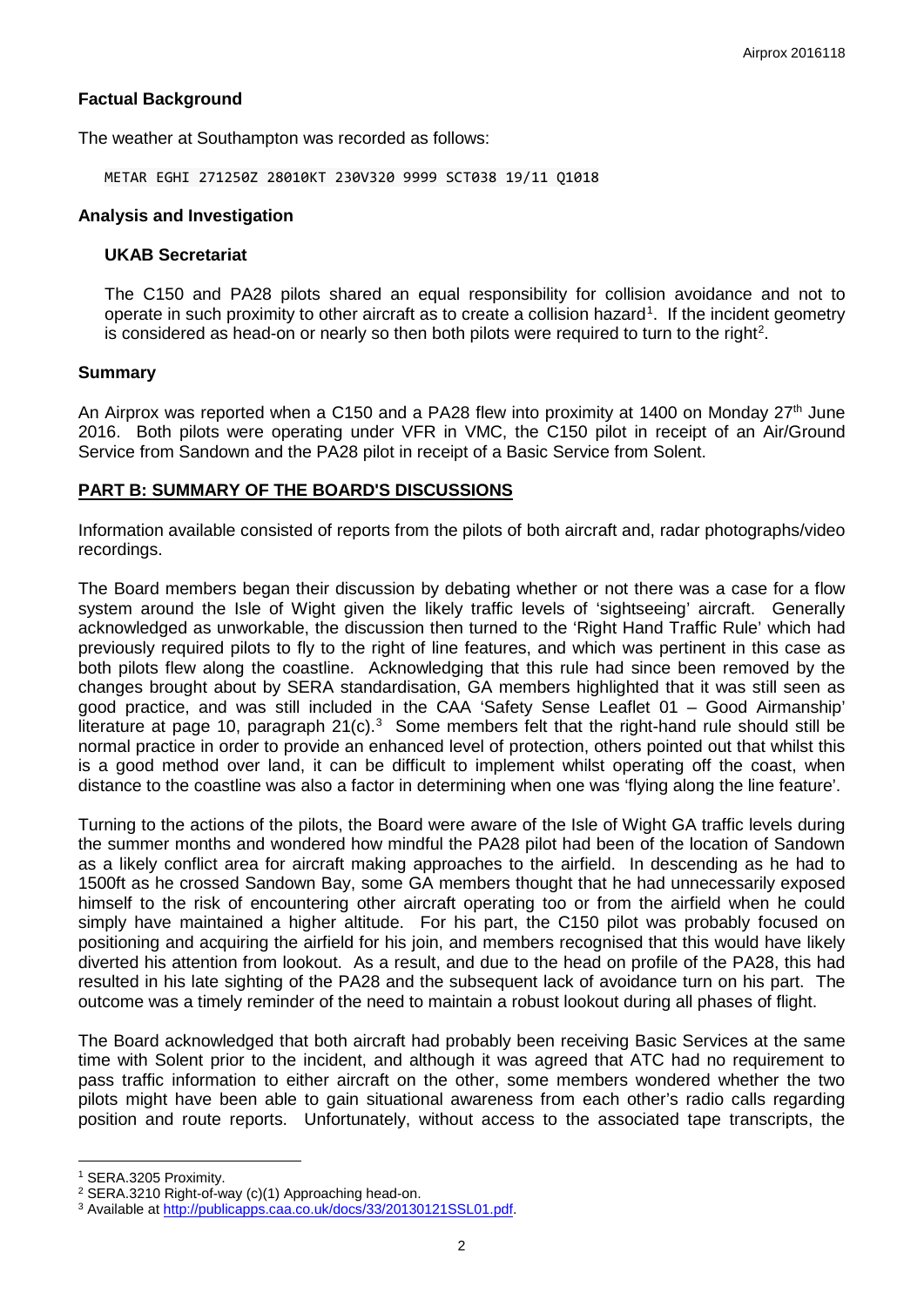Board could not come to a conclusion as to the feasibility of this. Some members wondered whether the PA28 pilot might have been better served by calling Sandown as he passed by in order to find out whether any traffic was in their circuit; however, other members commented that the associated time 'head-in-cockpit' selecting frequencies might have been counterproductive to both lookout and pilot capacity.

The Board noted that neither aircraft had any form of electronic warning system that could have alerted the pilots of the proximity of the other aircraft, and one member highlighted that standalone electronic warning systems such as PilotAware<sup>[4](#page-2-0)</sup> were very capable and affordable, with that particular unit being compatible with ADS-B, SSR Mode C/S and FLARM equipment. The Board opined that electronic conspicuity equipment was an extremely valuable tool for aircraft flying in Class G airspace, and that GA pilots should seriously consider fitment of such equipment as an aid to cued lookout.

In looking at the barriers that were relevant to this incident, the Board agreed that the following were contributory factors:

- **Flight Crew Pre-Flight Management and Planning** was considered to have been only **partially effective** because members felt that the PA28 pilot could have planned his flight better by taking into account Sandown Airfield and the height that other aircraft would join the visual circuit.
- **Flight Crew Operational Threat Awareness and Management** was also considered to have been only **partially effective** because both pilots could have gained greater Situational Awareness through better use of the Solent Air traffic Service by the C150 pilot, e.g. a Basic Service rather than a listening watch where the information flow is only one way.
- **Flight Crew Electronic Warning System and Resolution Action** was **not available** because neither aircraft had a suitable system fitted.

This led the Board on to determining the cause of the Airprox, which was quickly agreed to have been a conflict in Class G resolved by the PA28 pilot. The Board then considered the risk, for which they were able to view a video taken from the C150 cockpit and submitted by its pilot. Observing from this that the PA28 pilot had clearly manoeuvred in a timely and effective fashion (see video still image taken at CPA), the Board assessed that although safety had been degraded there had been no risk of collision, and so the incident was assessed as Category C.



# **PART C: ASSESSMENT OF CAUSE AND RISK**

 $\overline{\phantom{a}}$ 

Cause: A conflict in Class G resolved by the PA28 pilot.

Degree of Risk: C.

# Barrier Assessment:

Modern safety management processes employ the concept of safety barriers that prevent contributory factors or human errors from developing into accidents. Based on work by EASA, CAA, MAA and UKAB, the following table depicts the barriers associated with preventing mid-air-collisions. The length of each bar represents the barrier's weighting or importance (out of a total of 100%) for the

<span id="page-2-0"></span><sup>4</sup> See [www.pilotaware.com](http://www.pilotaware.com/) and [www.pilotaware.com/pilotawareintroduction/](http://www.pilotaware.com/pilotawareintroduction/) - other systems are available.